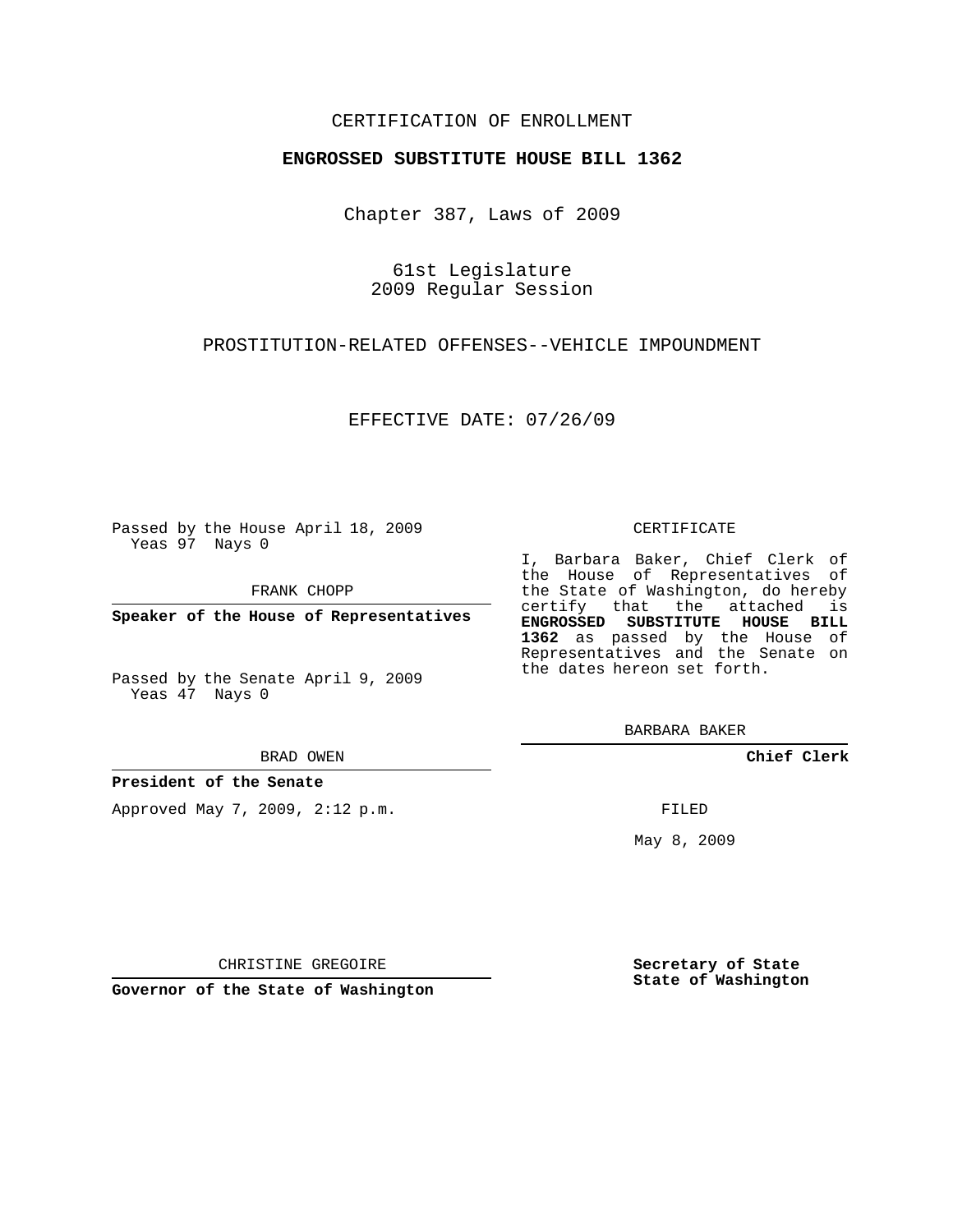# **ENGROSSED SUBSTITUTE HOUSE BILL 1362** \_\_\_\_\_\_\_\_\_\_\_\_\_\_\_\_\_\_\_\_\_\_\_\_\_\_\_\_\_\_\_\_\_\_\_\_\_\_\_\_\_\_\_\_\_

\_\_\_\_\_\_\_\_\_\_\_\_\_\_\_\_\_\_\_\_\_\_\_\_\_\_\_\_\_\_\_\_\_\_\_\_\_\_\_\_\_\_\_\_\_

AS AMENDED BY THE SENATE

Passed Legislature - 2009 Regular Session

## **State of Washington 61st Legislature 2009 Regular Session**

**By** House Judiciary (originally sponsored by Representatives Goodman, Rodne, Sullivan, Williams, Orwall, O'Brien, Kirby, Chase, and Conway)

READ FIRST TIME 02/13/09.

1 AN ACT Relating to vehicles used in prostitution-related offenses; 2 and amending RCW 9A.88.140, 43.63A.740, and 46.55.120.

3 BE IT ENACTED BY THE LEGISLATURE OF THE STATE OF WASHINGTON:

 4 **Sec. 1.** RCW 9A.88.140 and 2007 c 368 s 8 are each amended to read 5 as follows:

6  $(1)(a)$  Upon an arrest for a suspected violation of patronizing a 7 prostitute  $((\theta \cdot \mathbf{r}))_L$  promoting prostitution in the first degree, 8 promoting prostitution in the second degree, promoting travel for 9 prostitution, commercial sexual abuse of a minor, promoting commercial 10 sexual abuse of a minor, or promoting travel for commercial sexual 11 abuse of a minor, the arresting law enforcement officer may impound the 12 person's vehicle if  $((+a))$  (i) the motor vehicle was used in the 13 commission of the crime;  $((+b))$  (ii) the person arrested is the owner 14 of the vehicle <u>or the vehicle is a rental car as defined in RCW</u> 15  $46.04.465$ ; and  $((e+))$   $(iii)$  either  $(A)$  the person arrested has 16 previously been convicted of ((patronizing-a-prostitute,-under-RCW 17 9A.88.110, or commercial sexual abuse of a minor, under RCW 9.68A.100)) 18 one of the offenses listed in this subsection or (B) the offense was 19 committed within an area designated under (b) of this subsection.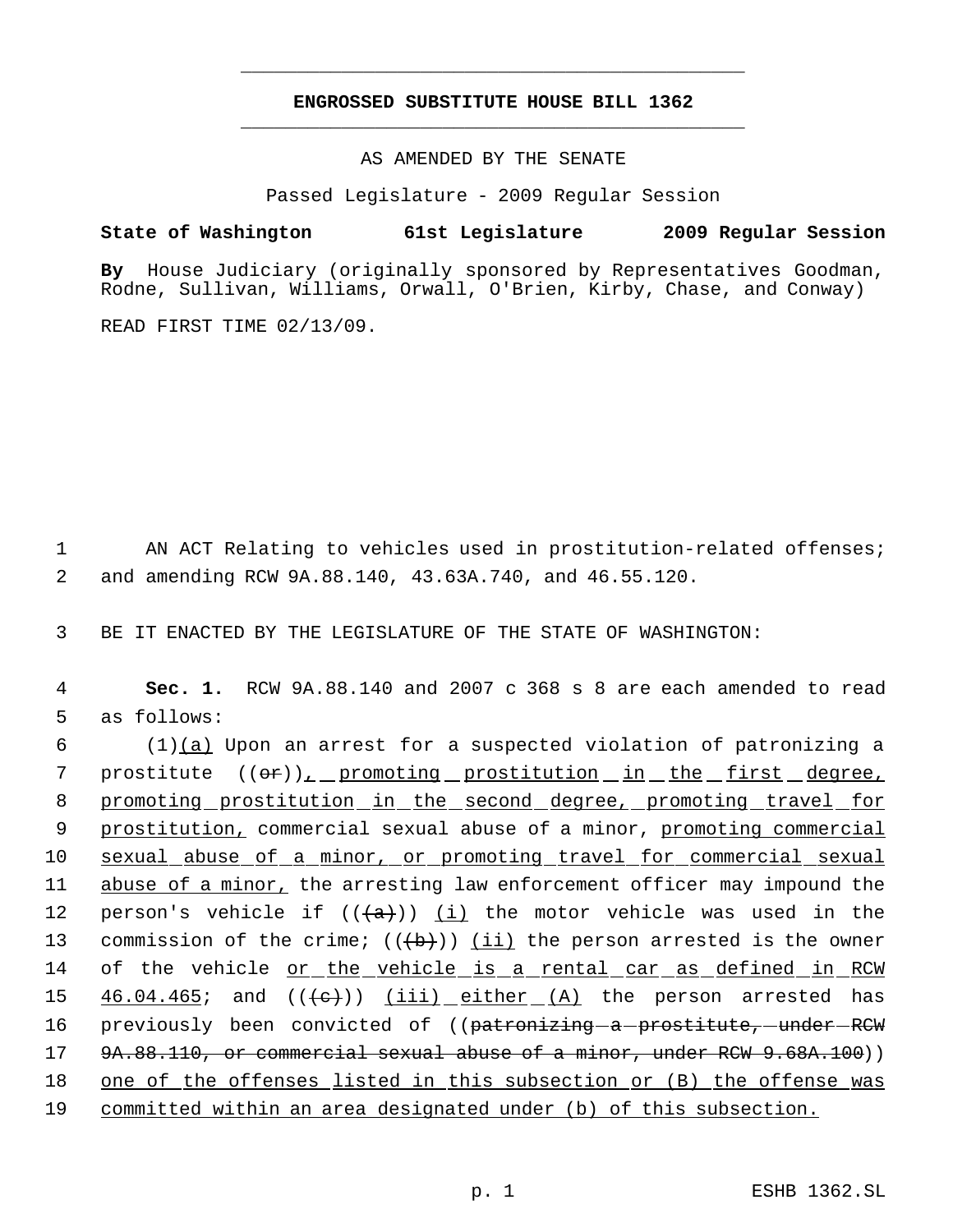(b) A local governing authority may designate areas within which vehicles are subject to impoundment under this section regardless of whether the person arrested has previously been convicted of any of the offenses listed in (a) of this subsection.

 (i) The designation must be based on evidence indicating that the area has a disproportionately higher number of arrests for the offenses listed in (a) of this subsection as compared to other areas within the same jurisdiction.

9 (ii) The local governing authority shall post signs at the 10 boundaries of the designated area to indicate that the area has been designated under this subsection.

 (2) Impoundments performed under this section shall be in 13 accordance with chapter 46.55 RCW and the impoundment order must clearly state "prostitution hold."

 (3)(a) Prior to redeeming the impounded vehicle, and in addition to all applicable impoundment, towing, and storage fees paid to the towing company under chapter 46.55 RCW, the owner of the impounded vehicle must pay a fine of five hundred dollars to the impounding agency. The fine shall be deposited in the prostitution prevention and intervention account established under RCW 43.63A.740.

 (b) Upon receipt of the fine paid under (a) of this subsection, the 22 impounding agency shall issue a written receipt to the owner of the impounded vehicle.

 (4)(a) In order to redeem a vehicle impounded under this section, the owner must provide the towing company with the written receipt issued under subsection (3)(b) of this section.

 (b) The written receipt issued under subsection (3)(b) of this section authorizes the towing company to release the impounded vehicle upon payment of all impoundment, towing, and storage fees.

 (c) A towing company that relies on a forged receipt to release a vehicle impounded under this section is not liable to the impounding authority for any unpaid fine under subsection (3)(a) of this section.

 (5)(a) In any proceeding under chapter 46.55 RCW to contest the validity of an impoundment under this section where the claimant substantially prevails, the claimant is entitled to a full refund of the impoundment, towing, and storage fees paid under chapter 46.55 RCW 37 and the five hundred dollar fine paid under subsection (3) of this section.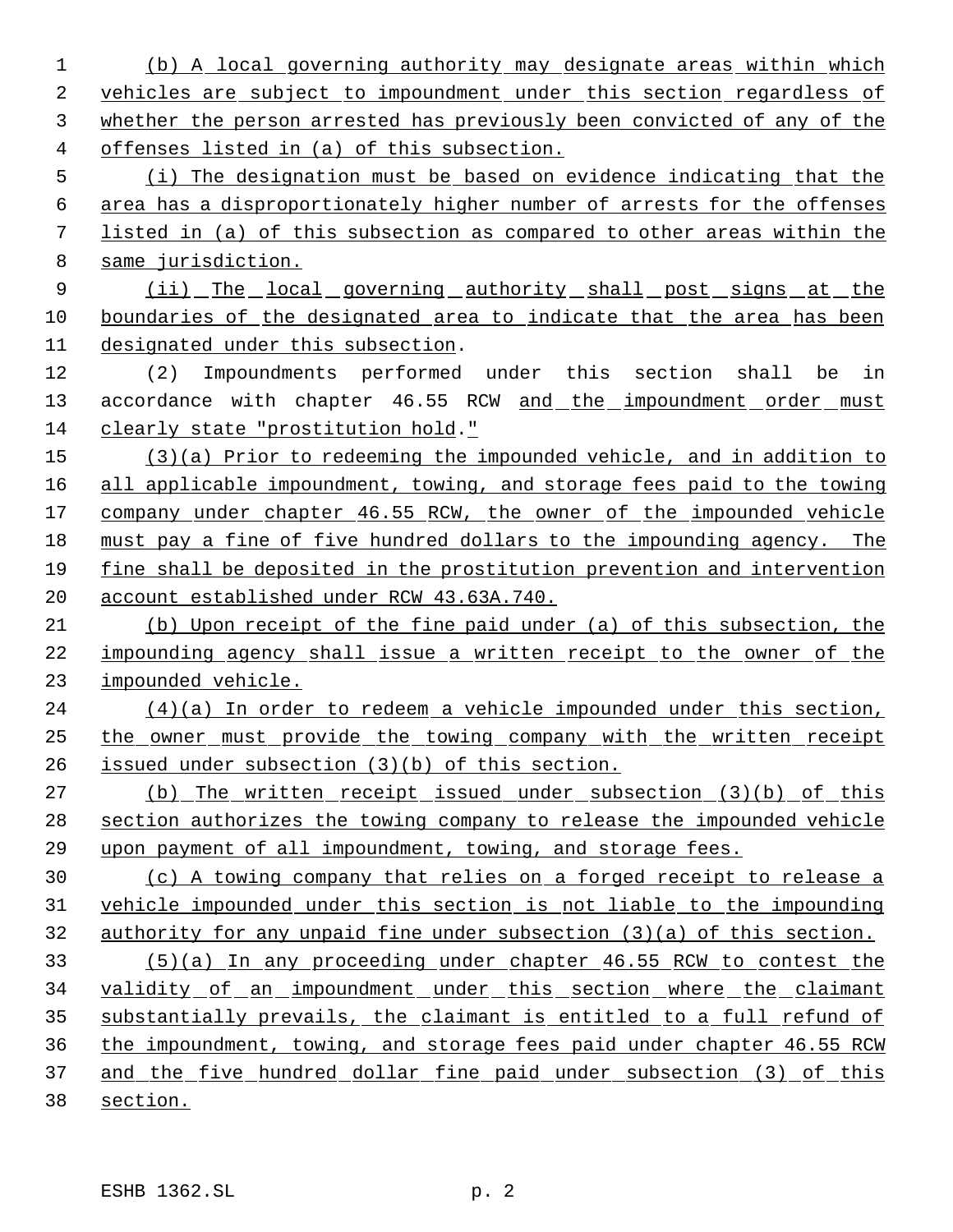(b) If the person is found not guilty at trial for a crime listed under subsection (1) of this section, the person is entitled to a full 3 refund of the impoundment, towing, and storage fees paid under chapter 4 46.55 RCW and the five hundred dollar fine paid under subsection (3) of this section. (c) All refunds made under this section shall be paid by the impounding agency. (d) Prior to receiving any refund under this section, the claimant

9 must provide proof of payment.

 **Sec. 2.** RCW 43.63A.740 and 1995 c 353 s 11 are each amended to read as follows:

 The prostitution prevention and intervention account is created in the state treasury. All designated receipts from fees under RCW 14 9.68A.105 and 9A.88.120 and fines collected under RCW 9A.88.140 shall be deposited into the account. Expenditures from the account may be used only for funding the grant program to enhance prostitution prevention and intervention services under RCW 43.63A.720.

 **Sec. 3.** RCW 46.55.120 and 2004 c 250 s 1 are each amended to read as follows:

 (1) Vehicles or other items of personal property registered or titled with the department that are impounded by registered tow truck operators pursuant to RCW 46.55.080, 46.55.085, 46.55.113, or 9A.88.140 may be redeemed only under the following circumstances:

 (a) Only the legal owner, the registered owner, a person authorized in writing by the registered owner or the vehicle's insurer, a person who is determined and verified by the operator to have the permission of the registered owner of the vehicle or other item of personal property registered or titled with the department, or one who has purchased a vehicle or item of personal property registered or titled with the department from the registered owner who produces proof of ownership or written authorization and signs a receipt therefor, may redeem an impounded vehicle or items of personal property registered or titled with the department. In addition, a vehicle impounded because the operator is in violation of RCW 46.20.342(1)(c) shall not be released until a person eligible to redeem it under this subsection (1)(a) satisfies the requirements of (e) of this subsection, including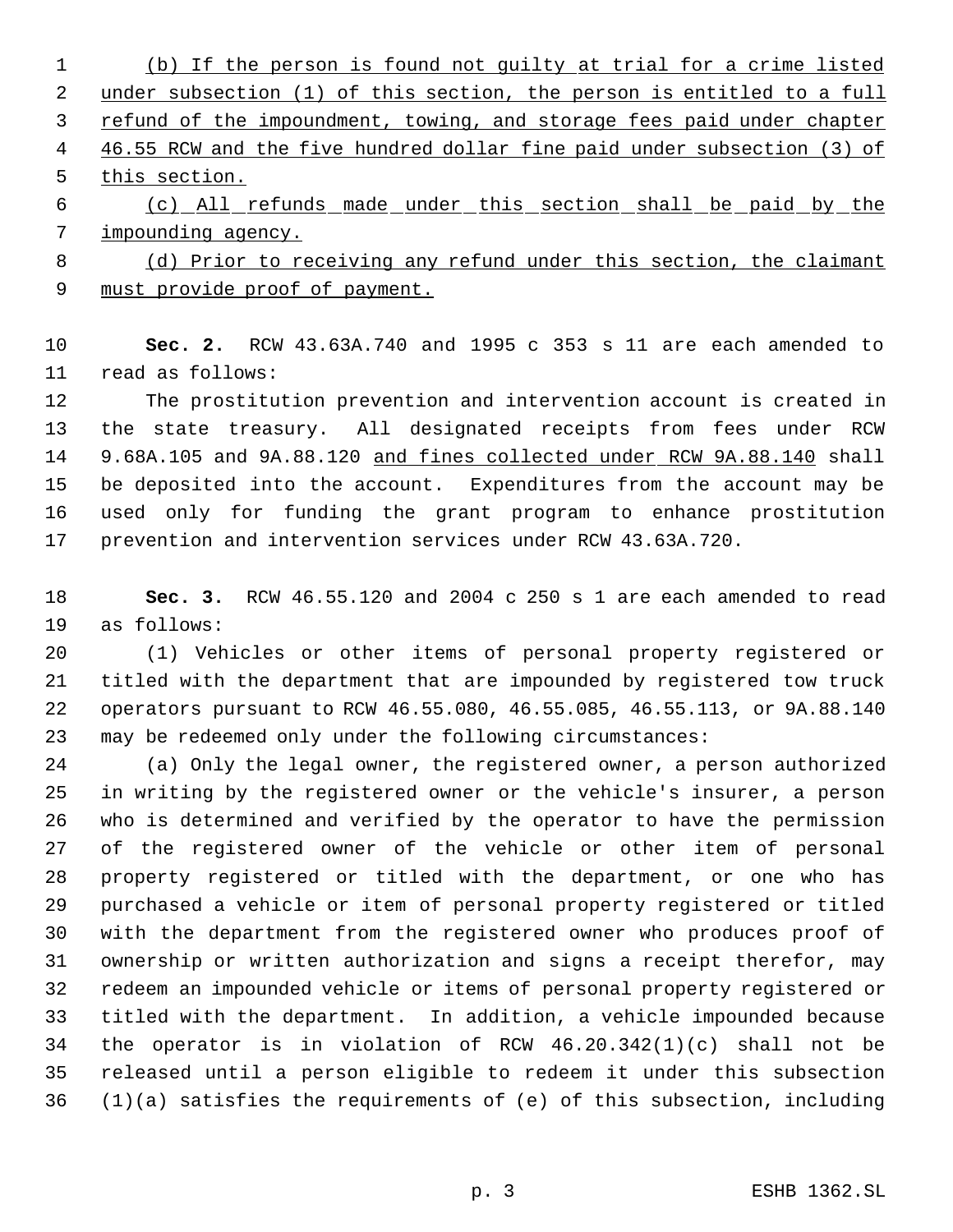paying all towing, removal, and storage fees, notwithstanding the fact that the hold was ordered by a government agency. If the department's records show that the operator has been convicted of a violation of RCW 46.20.342 or a similar local ordinance within the past five years, the vehicle may be held for up to thirty days at the written direction of the agency ordering the vehicle impounded. A vehicle impounded because the operator is arrested for a violation of RCW 46.20.342 may be released only pursuant to a written order from the agency that ordered the vehicle impounded or from the court having jurisdiction. An agency  $((\text{max}))$  shall issue a written order to release pursuant to a provision of an applicable state agency rule or local ordinance authorizing release on the basis of the following:

 (i) Economic or personal hardship to the spouse of the operator, taking into consideration public safety factors, including the operator's criminal history and driving record; or

 (ii) The owner of the vehicle was not the driver, the owner did not know that the driver's license was suspended or revoked, and the owner has not received a prior release under this subsection or RCW 46.55.113(3).

 In order to avoid discriminatory application, other than for the reasons for release set forth in (a)(i) and (ii) of this subsection, an agency shall, under a provision of an applicable state agency rule or local ordinance, deny release in all other circumstances without discretion.

 If a vehicle is impounded because the operator is in violation of RCW 46.20.342(1) (a) or (b), the vehicle may be held for up to thirty days at the written direction of the agency ordering the vehicle impounded. However, if the department's records show that the operator has been convicted of a violation of RCW 46.20.342(1) (a) or (b) or a similar local ordinance within the past five years, the vehicle may be held at the written direction of the agency ordering the vehicle impounded for up to sixty days, and for up to ninety days if the operator has two or more such prior offenses. If a vehicle is impounded because the operator is arrested for a violation of RCW 46.20.342, the vehicle may not be released until a person eligible to redeem it under this subsection (1)(a) satisfies the requirements of (e) of this subsection, including paying all towing, removal, and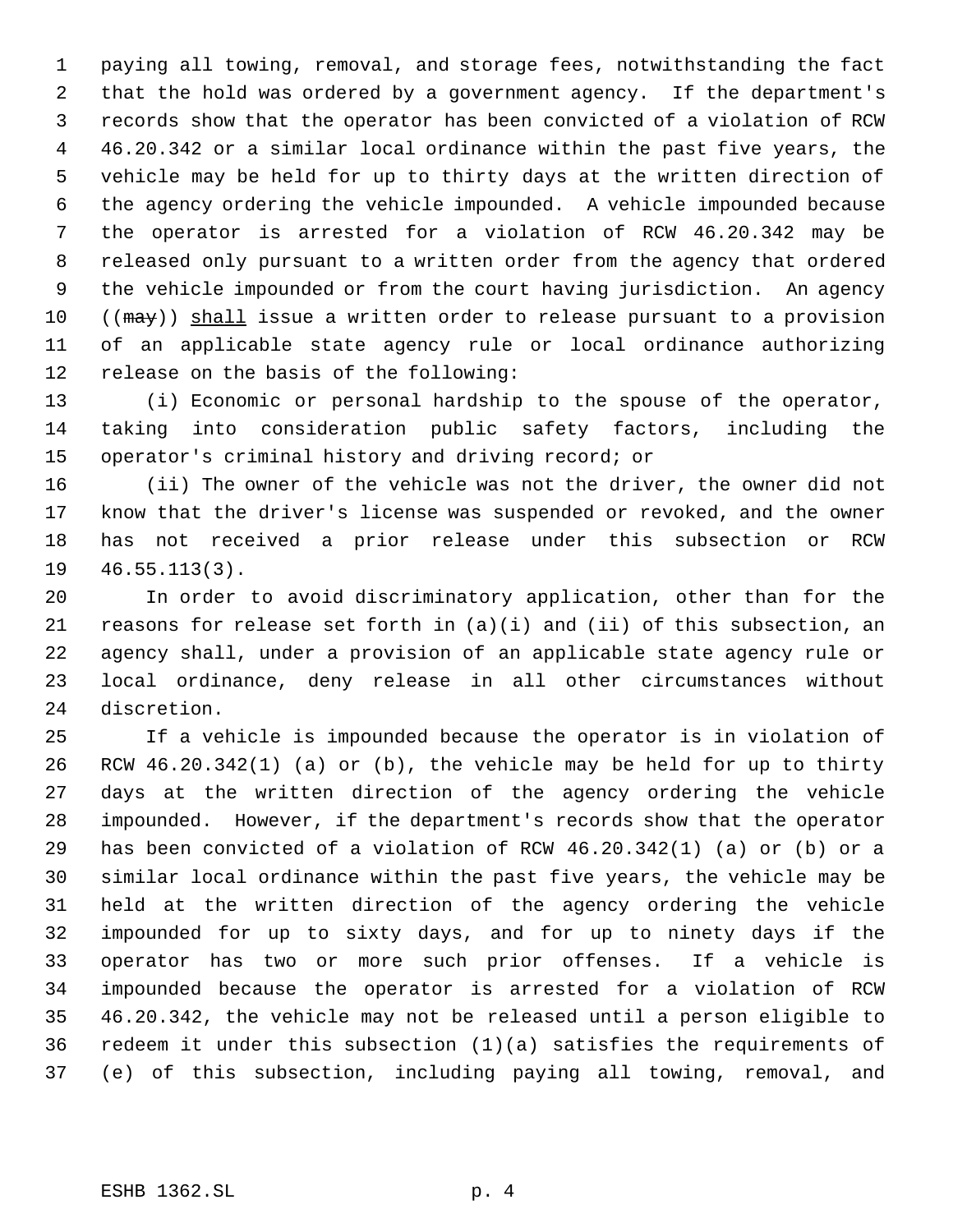storage fees, notwithstanding the fact that the hold was ordered by a government agency.

 (b) If the vehicle is directed to be held for a suspended license impound, a person who desires to redeem the vehicle at the end of the period of impound shall within five days of the impound at the request of the tow truck operator pay a security deposit to the tow truck operator of not more than one-half of the applicable impound storage rate for each day of the proposed suspended license impound. The tow truck operator shall credit this amount against the final bill for removal, towing, and storage upon redemption. The tow truck operator may accept other sufficient security in lieu of the security deposit. If the person desiring to redeem the vehicle does not pay the security deposit or provide other security acceptable to the tow truck operator, the tow truck operator may process and sell at auction the vehicle as an abandoned vehicle within the normal time limits set out in RCW 46.55.130(1). The security deposit required by this section may be paid and must be accepted at any time up to twenty-four hours before the beginning of the auction to sell the vehicle as abandoned. The registered owner is not eligible to purchase the vehicle at the auction, and the tow truck operator shall sell the vehicle to the highest bidder who is not the registered owner.

 (c) Notwithstanding (b) of this subsection, a rental car business may immediately redeem a rental vehicle it owns by payment of the costs of removal, towing, and storage, whereupon the vehicle will not be held for a suspended license impound.

 (d) Notwithstanding (b) of this subsection, a motor vehicle dealer or lender with a perfected security interest in the vehicle may redeem or lawfully repossess a vehicle immediately by payment of the costs of removal, towing, and storage, whereupon the vehicle will not be held for a suspended license impound. A motor vehicle dealer or lender with a perfected security interest in the vehicle may not knowingly and intentionally engage in collusion with a registered owner to repossess and then return or resell a vehicle to the registered owner in an attempt to avoid a suspended license impound. However, this provision does not preclude a vehicle dealer or a lender with a perfected security interest in the vehicle from repossessing the vehicle and then selling, leasing, or otherwise disposing of it in accordance with chapter 62A.9A RCW, including providing redemption rights to the debtor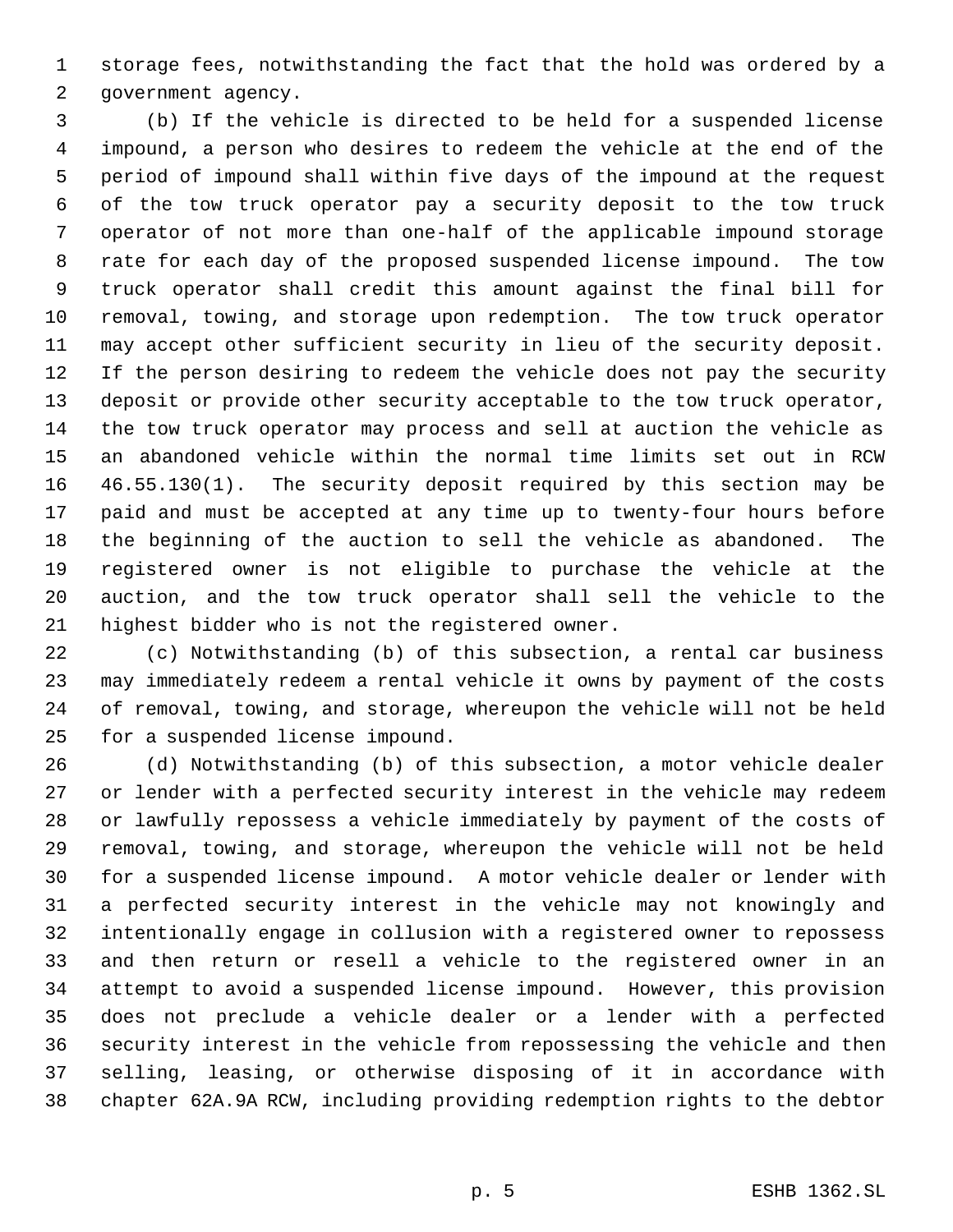under RCW 62A.9A-623. If the debtor is the registered owner of the vehicle, the debtor's right to redeem the vehicle under chapter 62A.9A RCW is conditioned upon the debtor obtaining and providing proof from the impounding authority or court having jurisdiction that any fines, penalties, and forfeitures owed by the registered owner, as a result of the suspended license impound, have been paid, and proof of the payment must be tendered to the vehicle dealer or lender at the time the debtor tenders all other obligations required to redeem the vehicle. Vehicle dealers or lenders are not liable for damages if they rely in good faith on an order from the impounding agency or a court in releasing a vehicle held under a suspended license impound.

 (e) The vehicle or other item of personal property registered or titled with the department shall be released upon the presentation to any person having custody of the vehicle of commercially reasonable tender sufficient to cover the costs of towing, storage, or other services rendered during the course of towing, removing, impounding, or storing any such vehicle, with credit being given for the amount of any security deposit paid under (b) of this subsection. In addition, if a vehicle is impounded because the operator was arrested for a violation of RCW 46.20.342 or 46.20.345 and was being operated by the registered owner when it was impounded under local ordinance or agency rule, it must not be released to any person until the registered owner establishes with the agency that ordered the vehicle impounded or the court having jurisdiction that any penalties, fines, or forfeitures owed by him or her have been satisfied. Registered tow truck operators are not liable for damages if they rely in good faith on an order from the impounding agency or a court in releasing a vehicle held under a suspended license impound. Commercially reasonable tender shall include, without limitation, cash, major bank credit cards issued by financial institutions, or personal checks drawn on Washington state branches of financial institutions if accompanied by two pieces of valid identification, one of which may be required by the operator to have a photograph. If the towing firm cannot determine through the customer's bank or a check verification service that the presented check would be paid by the bank or guaranteed by the service, the towing firm may refuse to accept the check. Any person who stops payment on a personal check or credit card, or does not make restitution within ten days from the date a check becomes insufficient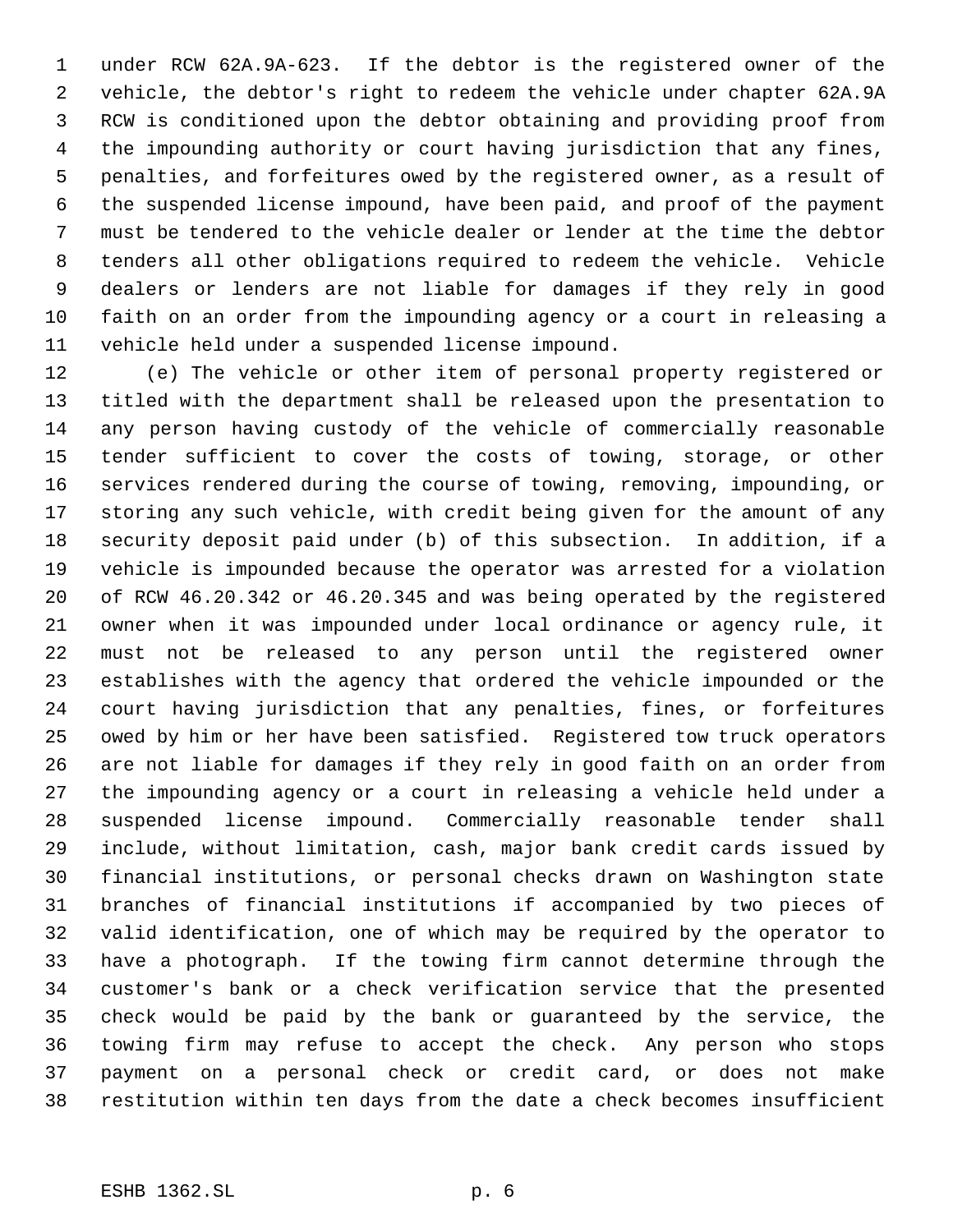due to lack of funds, to a towing firm that has provided a service pursuant to this section or in any other manner defrauds the towing firm in connection with services rendered pursuant to this section shall be liable for damages in the amount of twice the towing and storage fees, plus costs and reasonable attorney's fees.

 (2)(a) The registered tow truck operator shall give to each person who seeks to redeem an impounded vehicle, or item of personal property registered or titled with the department, written notice of the right of redemption and opportunity for a hearing, which notice shall be accompanied by a form to be used for requesting a hearing, the name of the person or agency authorizing the impound, and a copy of the towing and storage invoice. The registered tow truck operator shall maintain a record evidenced by the redeeming person's signature that such notification was provided.

 (b) Any person seeking to redeem an impounded vehicle under this section has a right to a hearing in the district or municipal court for the jurisdiction in which the vehicle was impounded to contest the validity of the impoundment or the amount of towing and storage charges. The district court has jurisdiction to determine the issues involving all impoundments including those authorized by the state or its agents. The municipal court has jurisdiction to determine the issues involving impoundments authorized by agents of the municipality. Any request for a hearing shall be made in writing on the form provided for that purpose and must be received by the appropriate court within ten days of the date the opportunity was provided for in subsection (2)(a) of this section and more than five days before the date of the auction. At the time of the filing of the hearing request, the petitioner shall pay to the court clerk a filing fee in the same amount required for the filing of a suit in district court. If the hearing request is not received by the court within the ten-day period, the right to a hearing is waived and the registered owner is liable for any towing, storage, or other impoundment charges permitted under this chapter. Upon receipt of a timely hearing request, the court shall proceed to hear and determine the validity of the impoundment.

 (3)(a) The court, within five days after the request for a hearing, shall notify the registered tow truck operator, the person requesting the hearing if not the owner, the registered and legal owners of the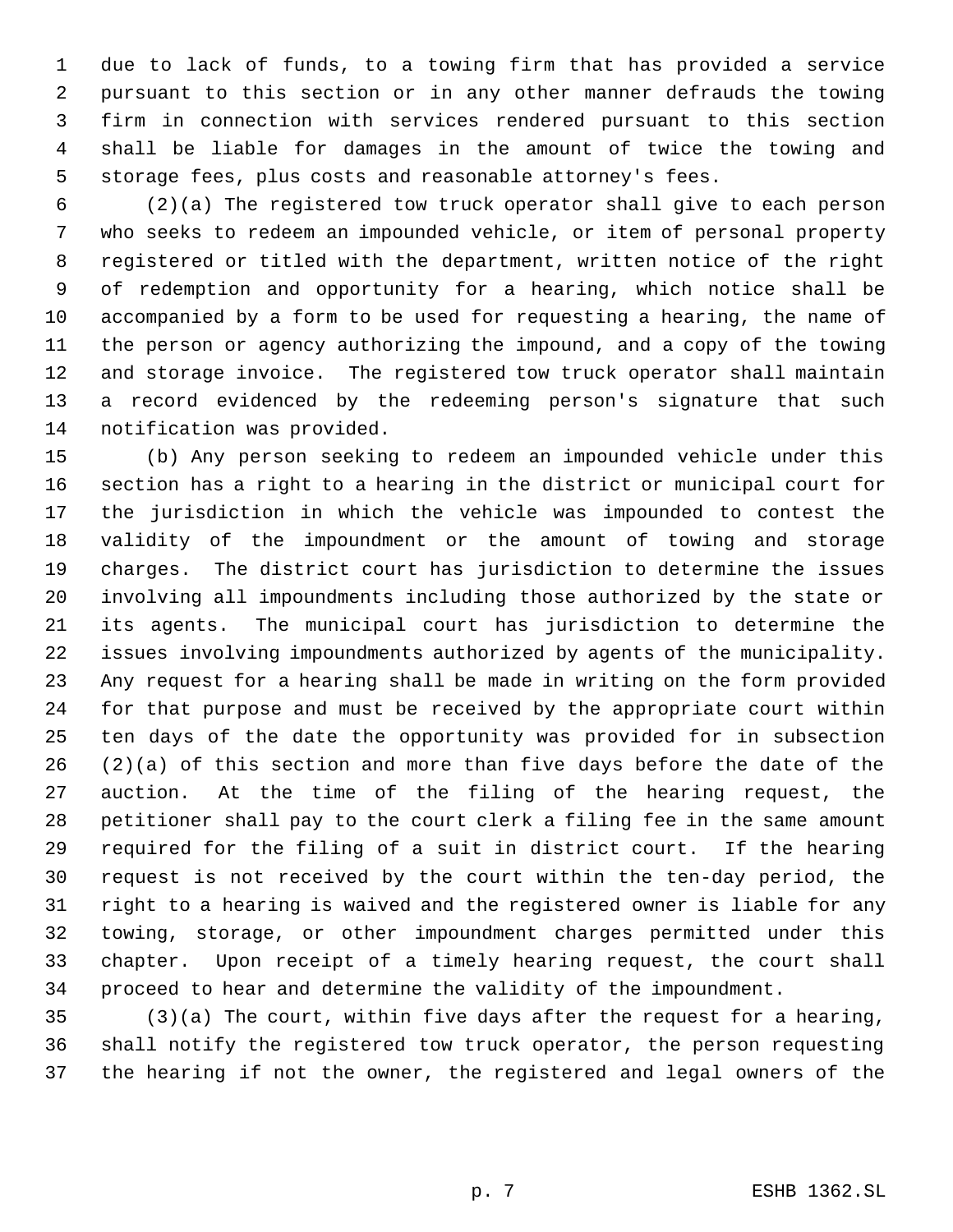vehicle or other item of personal property registered or titled with the department, and the person or agency authorizing the impound in writing of the hearing date and time.

 (b) At the hearing, the person or persons requesting the hearing may produce any relevant evidence to show that the impoundment, towing, or storage fees charged were not proper. The court may consider a written report made under oath by the officer who authorized the impoundment in lieu of the officer's personal appearance at the hearing.

 (c) At the conclusion of the hearing, the court shall determine whether the impoundment was proper, whether the towing or storage fees charged were in compliance with the posted rates, and who is responsible for payment of the fees. The court may not adjust fees or charges that are in compliance with the posted or contracted rates.

 (d) If the impoundment is found proper, the impoundment, towing, and storage fees as permitted under this chapter together with court costs shall be assessed against the person or persons requesting the hearing, unless the operator did not have a signed and valid impoundment authorization from a private property owner or an authorized agent.

 (e) If the impoundment is determined to be in violation of this chapter, then the registered and legal owners of the vehicle or other item of personal property registered or titled with the department shall bear no impoundment, towing, or storage fees, and any security shall be returned or discharged as appropriate, and the person or agency who authorized the impoundment shall be liable for any towing, storage, or other impoundment fees permitted under this chapter. The court shall enter judgment in favor of the registered tow truck operator against the person or agency authorizing the impound for the impoundment, towing, and storage fees paid. In addition, the court shall enter judgment in favor of the registered and legal owners of the vehicle, or other item of personal property registered or titled with the department, for the amount of the filing fee required by law for the impound hearing petition as well as reasonable damages for loss of the use of the vehicle during the time the same was impounded against the person or agency authorizing the impound. However, if an impoundment arising from an alleged violation of RCW 46.20.342 or 46.20.345 is determined to be in violation of this chapter, then the